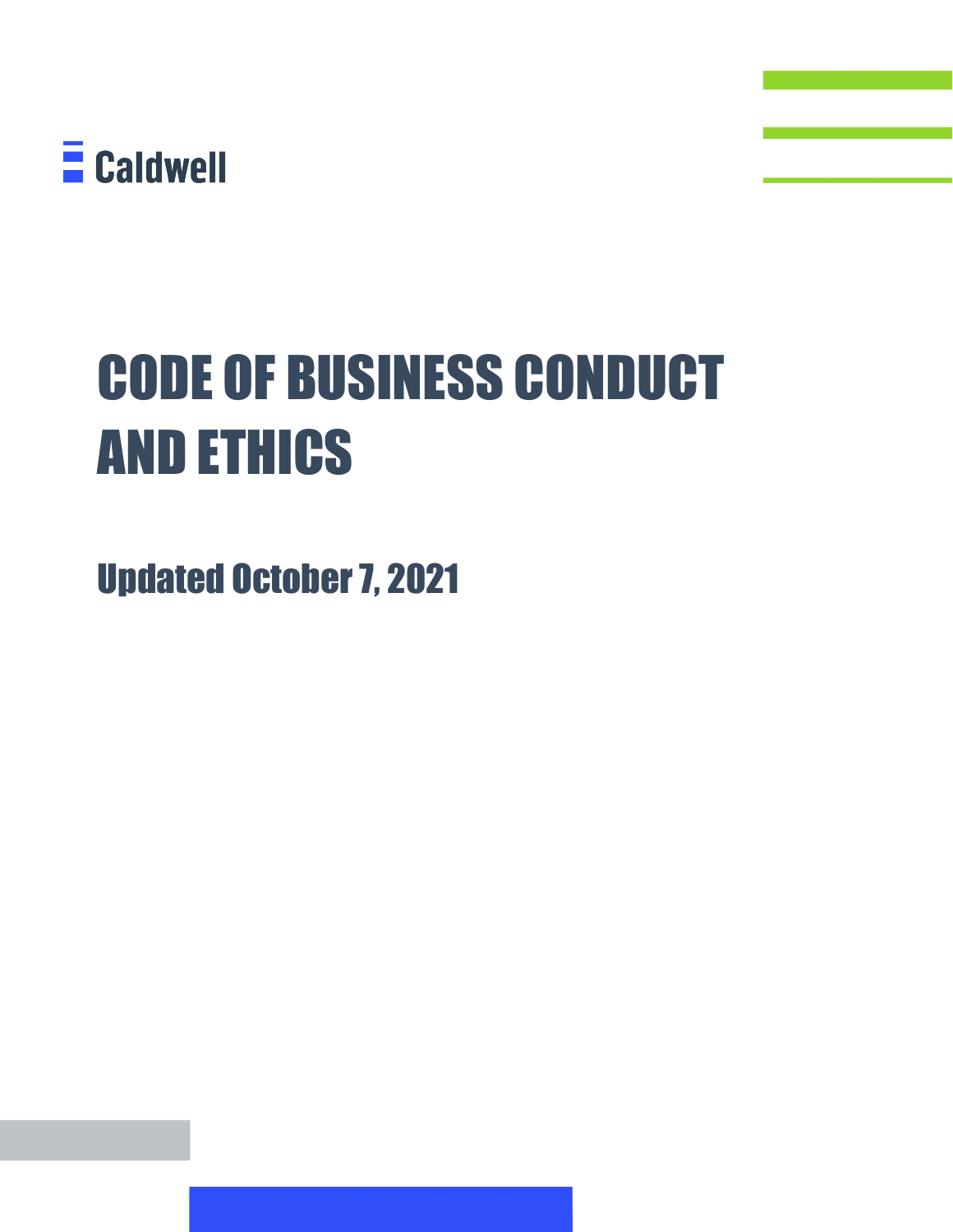## Code of Business Conduct and Ethics

### INTRODUCTION

This Code has been approved by The Caldwell Partners International Inc.'s Board of Directors (the "Board") and is intended to assist all employees, officers, directors, agents and contractors (the "Caldwell Representatives") of The Caldwell Partners International Inc. and each of its direct and indirect subsidiaries (collectively, "Caldwell" or the "Company") to maintain the highest standards of ethical conduct in corporate affairs. This Code is intended to comply with Canadian securities law requirements. Specifically, the purpose of the Code is:

- To encourage among Caldwell Representatives a culture of honesty, accountability and mutual respect;
- To provide guidance to help Caldwell Representatives recognize ethical issues and report violations of the Code; and
- To provide mechanisms to support the resolution of ethical issues.

#### **Administration**

The Board is ultimately responsible for the implementation and administration of this Code and has designated the Compliance Officer for the day-to-day implementation and administration of this Code. From time to time, the Board may change this designation and my also designate one or more Assistant Compliance Officers to fill in at times when the Compliance Officer may be otherwise unavailable, such as during his or her vacation. The Board's current designations, together with contact information, are set out in Schedule "A" to this Code. Caldwell Representatives should direct questions concerning this code to the Compliance Officer.

While this Code is designed to provide helpful guidelines, it is not intended to address every situation. Dishonest or unethical conduct or conduct that is illegal will constitute a violation of this Code, regardless of whether such conduct is specifically referenced in this Code. Caldwell Representatives shall not engage in any activity that adversely affects the reputation or integrity of Caldwell.

It is not intended that there be any waivers granted under the Code. In the unlikely event that a waiver is considered, in order to be granted it must receive prior approval by the Board if it includes a director or an executive officer, or by the Board or the President and Chief Executive Officer of Caldwell (the "Chief Executive Officer") in the case of any other Caldwell Representative. Any waiver granted by the Chief Executive Officer alone must be reported promptly to the Board. Any waiver or amendment will be disclosed promptly in accordance with applicable securities laws and Caldwell's Disclosure Policy.

If laws or other policies and codes of conduct differ from this Code, or if there is a question as to whether this Code applies to a particular situation, Caldwell Representatives should check with the Compliance Officer before acting. If there are any questions about any situation, Caldwell Representatives should ask the Compliance Officer how to handle the situation. However, every supervisor or manager is responsible for helping employees to understand and comply with the Code.

Caldwell will take such disciplinary or preventive action as it deems appropriate to address any existing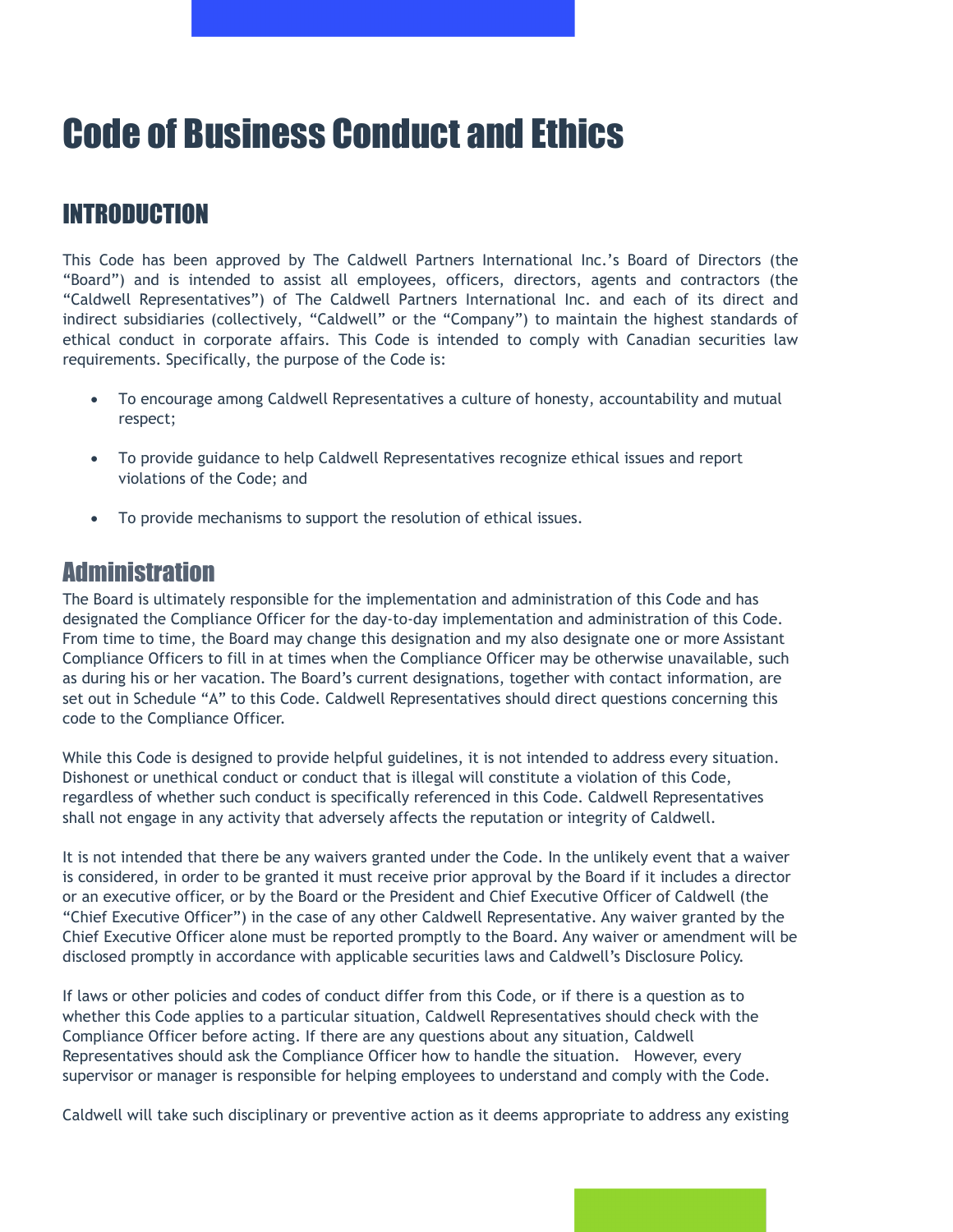or potential violation of this Code brought to its attention. Any Caldwell Representative in a situation that he or she believes may violate or lead to a violation of this Code should follow the compliance procedures described in the section entitled "Reporting of Violations Procedure" below, and detailed in Caldwell's Whistleblower Policy.

### **Overview**

It is the policy of Caldwell to apply high standards of courtesy, professionalism and honesty in our interactions with customers, shareholders, suppliers, co-workers and the community. This Code governs the business-related conduct of all Caldwell Representatives, including, but not limited to, the Chief Executive Officer and the Chief Operating and Financial Officer and all other directors, officers and employees of Caldwell.

### Commitment

To demonstrate our determination and commitment, Caldwell asks each director, officer and employee to review the Code periodically throughout the year. Take the opportunity to discuss with management any circumstances that may have arisen that could be an actual or potential violation of these ethical standards of conduct. Directors, officers and employees are required to confirm compliance with the code annually.

#### Compliance With Laws

A variety of laws apply to Caldwell and its operations. It is Caldwell's policy to comply with all applicable laws, including employment, discrimination, health, safety, antitrust, securities, banking and environmental laws. No Caldwell Representative has authority to violate any law or to direct another Caldwell Representative or other person to violate any law on behalf of Caldwell. Each Caldwell Representative is expected to comply with all such laws, as well as rules and regulations adopted under such laws. Caldwell Representatives should also avoid any situations which could be perceived as improper, unethical or indicate a casual attitude towards compliance with the law.

Violations of laws may subject a Caldwell Representative to individual criminal or civil liability, as well as to discipline by Caldwell. Such individual violations may also subject Caldwell to civil or criminal liability or the loss of reputation or business.

Many of the laws applicable to Caldwell and Caldwell Representatives are complex and fact specific. If any Caldwell Representative has questions concerning a specific situation, he or she should contact the Compliance Officer before taking any action.

### Conflicts of Interest

Caldwell Representatives are expected to make or participate in business decisions and actions in the course of their relationship with Caldwell based on the best interest of Caldwell and not based on personal relationships or benefits. A conflict of interest, which can occur or appear to occur in a wide variety of situations, may compromise a Caldwell Representative's ability to act ethically.

Generally speaking, a conflict of interest occurs when the personal interest of a Caldwell Representative, an immediate family member of a Caldwell Representative, or a person with whom a Caldwell Representative has a close personal relationship interferes with, or has the potential to interfere with, the interests or business of Caldwell. For example, a conflict of interest may occur where a Caldwell Representative, his or her family member or person with whom he or she has a close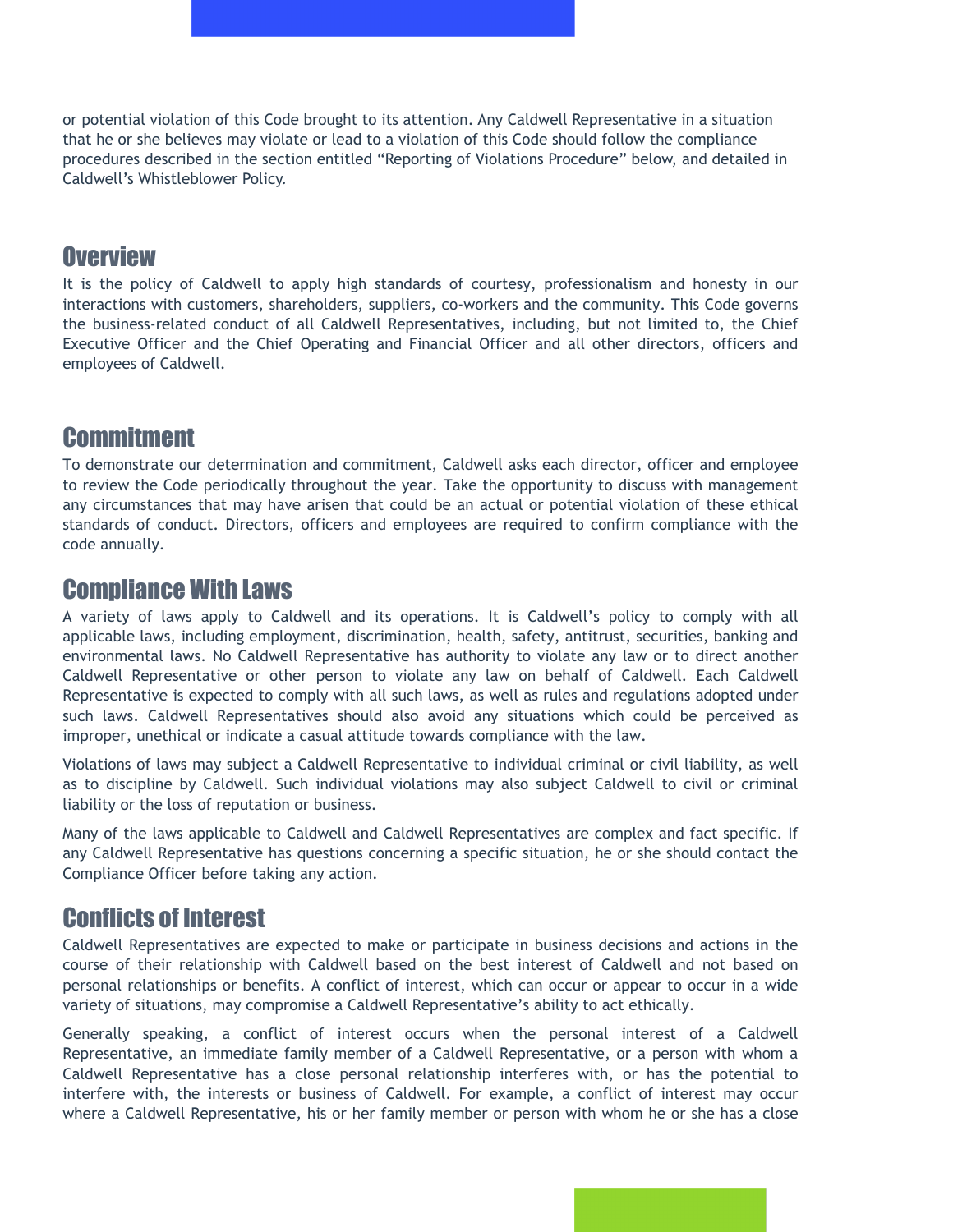personal relationship receives a gift, a unique advantage or an improper personal benefit as a result of the Caldwell Representative's position at Caldwell. A conflict of interest could make it difficult for a Caldwell Representative to perform corporate duties objectively and effectively because he or she is involved in a competing interest.

The following is a discussion of certain common areas that raise conflict of interest issues. However, a conflict of interest can occur in a variety of situations. Caldwell Representatives must be alert to recognize any situation that may raise conflict of interest issues and must disclose to the Compliance Officer any material transaction or relationship that reasonably could be expected to give rise to actual, or the perception of, conflicts of interest with Caldwell. Any Caldwell Representative who becomes aware of a conflict or potential conflict should bring it to the attention of the Compliance Officer or follow the compliance procedures described in the section entitled "Reporting of Violations Procedure" below. Transactions as defined in applicable securities regulations between related parties will not be conflicts of interest under this Code if they are reviewed and approved in accordance with the requirements of those regulations.

#### *Corporate Opportunities*

Caldwell Representatives must not appropriate for themselves the benefit of any business venture, opportunity or potential opportunity he or she learns about in the course of his or her employment or office. A Caldwell Representative must not use Caldwell's proprietary information or position for personal gain. A Caldwell Representative must not compete against Caldwell, either directly or indirectly. Caldwell Representatives owe a duty to Caldwell to advance its legitimate interests when the opportunity to do so arises.

#### *Outside Activities/Employment*

Any outside activity must not significantly encroach on the time and attention Caldwell Representatives devote to their duties for Caldwell and should not adversely affect the quality or quantity of their work. In addition, Caldwell Representatives may not imply Caldwell's sponsorship or support of any outside activity that is not official Caldwell business, and under no circumstances are Caldwell Representatives permitted to take for themselves or their family members' business opportunities that are discovered or made available by virtue of their positions at Caldwell. For purposes of the Code, "family members" include any child, stepchild, grandchild, parent, stepparent, grandparent, spouse (including a common law spouse), sibling, mother-in-law, father-in-law, son-in-law, daughter-in-law, brother-in-law or sisterin-law, and adoptive relationships. Moreover, except as permitted herein or by the Board, the Chairman of the Nominating and Corporate Governance Committee or the Compliance Officer, no Caldwell employee may perform services for or have a financial interest in any entity that is, or to such employee's knowledge may become, a vendor, client or competitor of Caldwell. Caldwell employees are prohibited from taking part in any outside employment or directorships without the prior written approval of the Chief Executive Officer or the Compliance Officer, except for minor and unrelated employment and for directorships on charitable Boards that in each case do not interfere with the employee's duties to Caldwell. In the course of any non-company activity, Caldwell employees must ensure that they are seen as speaking in their individual capacity and not as a Caldwell employee or spokesperson.

No Caldwell employee may acquire securities of a customer, supplier or other party if ownership of the securities would be likely to affect adversely either the employee's ability to exercise independent professional judgment on behalf of Caldwell or the quality of such employee's work. Caldwell Representatives must always follow Caldwell's other policies concerning the trading of securities, including those further described in this Code.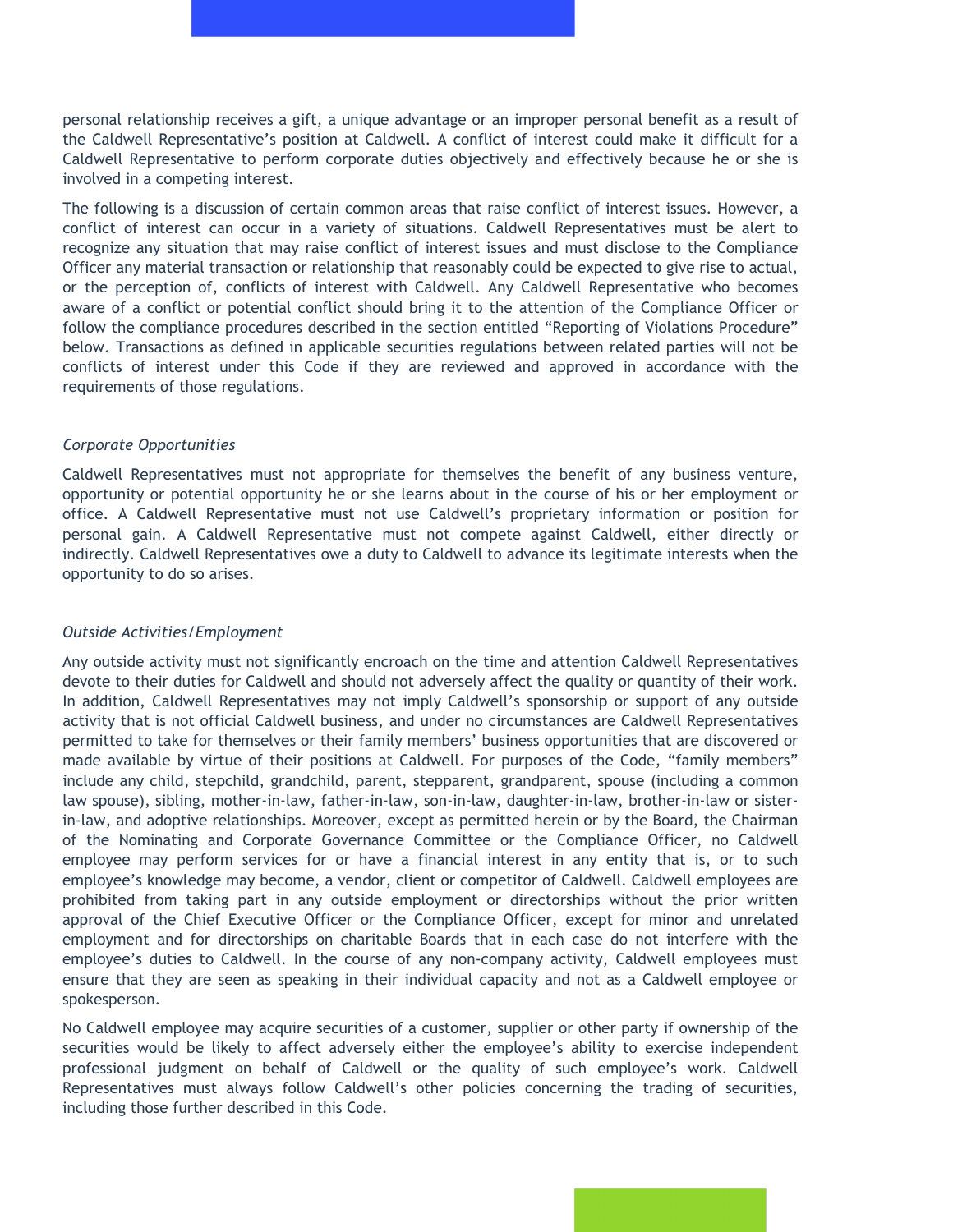#### *Civil/Political/Religious Activities*

Caldwell Representatives are encouraged to participate in civic, charitable or political activities so long as such participation does not encroach on the time and attention they are expected to devote to their Caldwell-related duties. Such activities are to be conducted in a manner that does not create an appearance of Caldwell's involvement or endorsement.

While Caldwell respects individual religious beliefs and practices, representatives must not carry on these practices in a way that reflects upon Caldwell as an organization or that affects other employees or contingent workers.

#### *Inventions, Books and Publications*

Caldwell Representatives must receive written permission from the Chief Executive Officer or the Compliance Officer before developing, outside of Caldwell, any products, software or intellectual property that may be related to Caldwell's current or potential business.

#### *Loans to Executive Officer or Directors*

Caldwell will not, directly or indirectly, make loans or extend credit or provide guarantees to or for the personal benefit of executive officers or directors.

#### Bribery and Other Improper Payments

No Caldwell Representative may, directly or indirectly, give, offer, demand, solicit or accept a bribe to or from anyone in the course of conducting business on behalf of Caldwell, including obtaining or retaining business, or for any other advantage. No Caldwell Representative may, directly or indirectly, give, offer, demand, solicit or accept any improper payment to or from anyone in the course of conducting business on behalf of Caldwell, including obtaining or retaining business, or for any other advantage. Improper payment includes, without limitation, any gift, gratuity, reward, advantage or benefit of any kind (monetary or non-monetary). For greater certainty, a third party intermediary, such as an agent or family member, cannot be used to further any bribe or improper payment or otherwise violate the spirit of this Code.

#### *Dealings with Government and Public Officials*

Caldwell strictly prohibits any payment to any public official that violates the laws of any jurisdiction in which Caldwell operates. Caldwell strictly prohibits any Caldwell Representative from giving, offering, promising, demanding, soliciting or receiving, directly or indirectly, any bribe or improper payment, using corporate or personal funds, to or from public officials of any government or governmental agency for the purpose of obtaining or retaining business, or for any other reason. Any offer of or request for any bribe or improper payment must be reported to the Compliance Officer. Caldwell strictly prohibits any person from making any payment if such person knows or reasonably believes that all or a portion of the payment will be offered, given or promised, directly or indirectly, to any public official of any government or governmental agency for the purposes of assisting Caldwell in obtaining or retaining business. Public officials include, without limitation:

• Political parties or officials thereof, political candidates and elected or appointed Representatives of any government or governmental agency holding a legislative, administrative or judicial position at any level;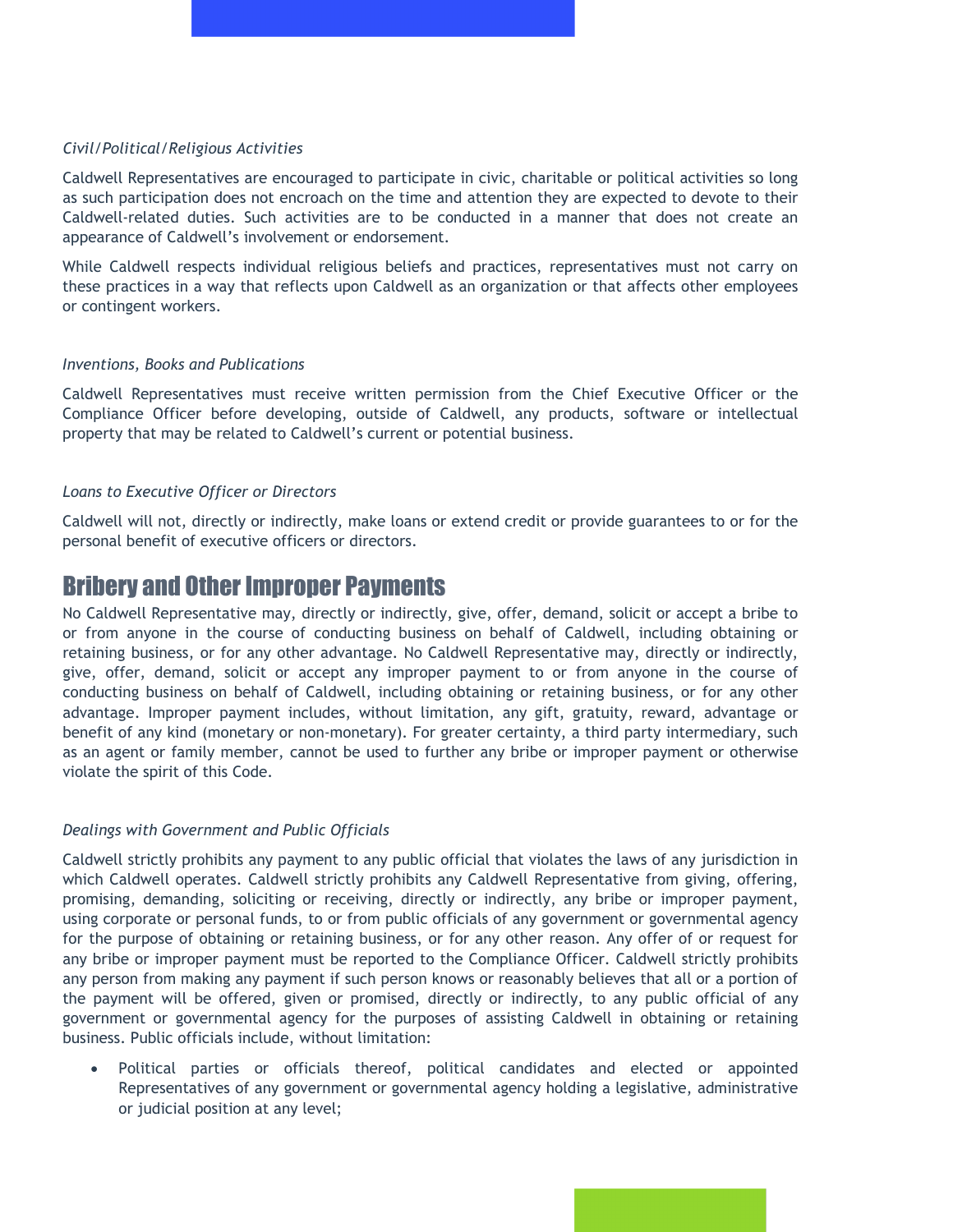- A person who performs public duties or functions, including a person employed by a board, commission, corporation or other body or authority that is established to perform a duty or function on behalf of the government, or is performing such a duty or function; and
- An official or agent of a public international organization that is formed by two or more states or governments, or by two or more such public international organizations.

For greater certainty, Caldwell may make contributions to political parties or committees or to individual politicians only in accordance with applicable law and all such payments must be reported to the Compliance Officer.

#### *Gifts and Business Courtesies*

Caldwell strictly prohibits any payment to any person that violates the laws of any jurisdiction in which Caldwell operates. Except to the extent specifically permitted below, Caldwell strictly prohibits any person from giving, offering, promising, demanding, soliciting or receiving, directly or indirectly, a gift, or using corporate or personal funds, in such a way that could influence or reasonably give the appearance of influencing Caldwell's business relationships with another person. Any offer of or request for such a gift or use of funds must be reported to the Compliance Officer.

Additional restrictions apply when providing anything of value to a government official or employee, employee or agent of a state-owned or controlled enterprise, employee or agent of a public international organization, political party or official thereof or any candidate for a political office.

#### *Exceptions*

Caldwell does not prohibit the giving or receiving of gifts of nominal or token value to or from nongovernment suppliers and customers, provided that they are for the express purpose of obtaining or retaining business or some other advantage for Caldwell and provided that they are not unlawful. In this instance, nominal value is defined as gifts with a monetary value of under \$1,000. Giving or receiving of gifts of greater value will require prior approval by the Chief Executive Officer in consultation with the Chairman of the Nominating and Corporate Governance Committee or by the Board of Directors. Caldwell does not prohibit expenditures of amounts for meals, entertainment and travel expenses in connection with Caldwell customer conferences and other promotional activities for non-government suppliers and customers that are ordinary and customary business expenses, if they are otherwise lawful. These expenditures should be included on expense reports and approved pursuant to Caldwell's standard procedures.

Gifts include, without limitation, material goods, as well as services, promotional premiums and discounts. Caldwell does not prohibit the giving or receiving of rewards, advantages or benefits that are permitted or required under the written laws of a government for which a public official performs duties or functions. Caldwell does not prohibit payments made that are otherwise lawful in respect of reasonable expenses incurred in good faith by or on behalf of the public official that are directly related to the promotion, demonstration or explanation of Caldwell's products or services, or the execution or performance of a contract between Caldwell and the government for which the official performs duties or functions. Caldwell prohibits facilitation payments that are otherwise lawful. Facilitation payments are payments made to expedite or secure the performance of a public official of any act of a routine nature that is part of the public officials' duties or functions, including:

- The issuance of a permit, license or other documents to qualify a person to do business;
- The processing of official documents, such as visas and work permits;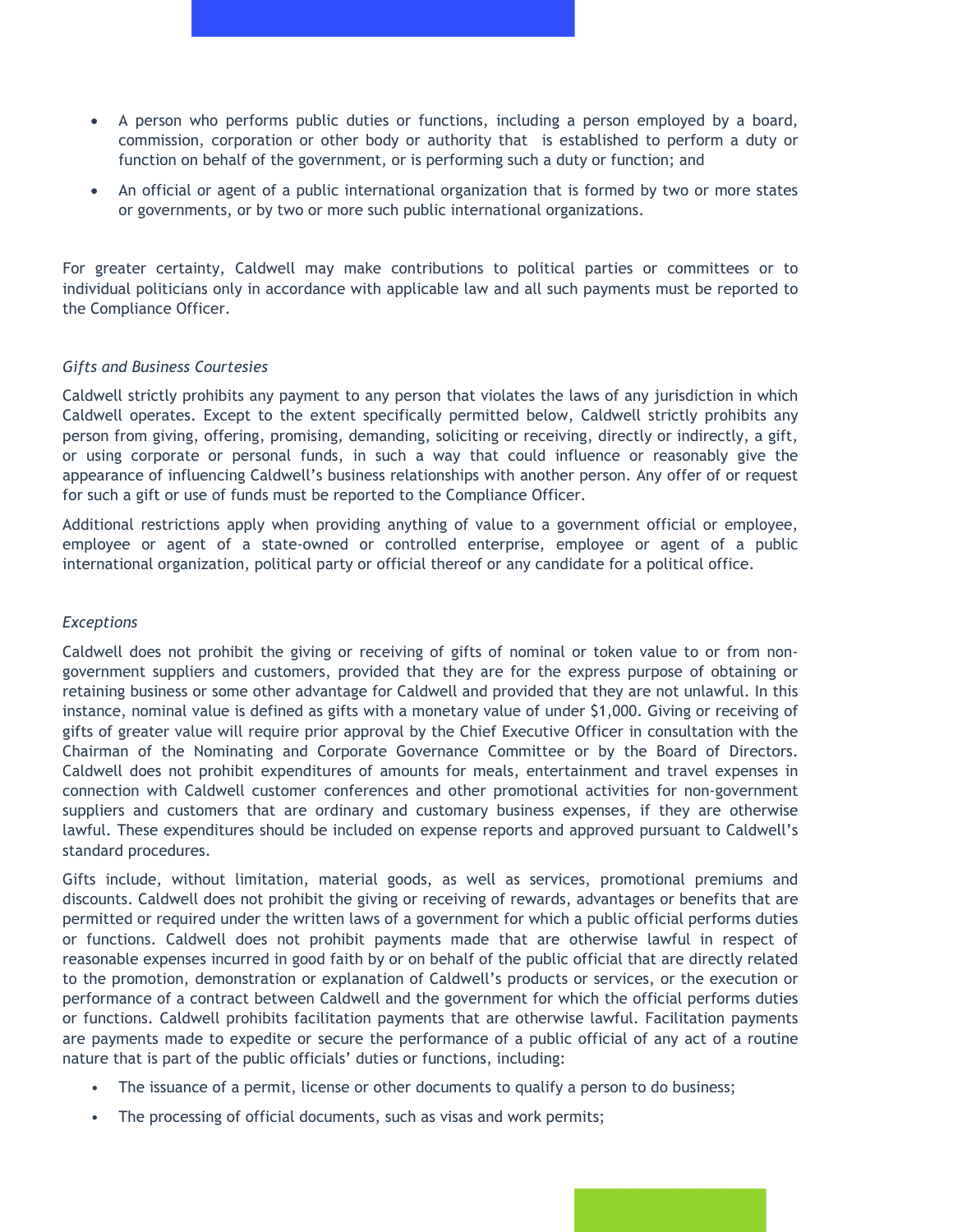- The provision of services normally offered to the public, such as mail pick-up and delivery;
- Telecommunication services and power and water supply.

Any facilitation payments must be recorded as such in the accounting records of Caldwell. Further, such facilitation payments shall not exceed the fees lawfully required by the public official for the function requested. For greater certainty, an act of routine nature does not include the decision to award new business or to continue business with a particular party, including the decision on the terms of that business, or encouraging another person to make any such decision.

Caution should be exercised with respect to these exceptions. If there is any doubt as to the legitimacy of a payment under this policy or under any law, advice should be sought from the Compliance Officer.

#### Public Disclosures

Caldwell has an obligation in compliance with applicable laws to make full, fair, accurate, timely and understandable disclosure in its financial records and statements, in reports and documents that it files with or submits to securities regulatory authorities and in its other public communications. The Company must disclose to the applicable Canadian securities regulatory authorities, current security holders and the investing public, information that is required, and any additional information that may be necessary to ensure the required disclosures are not misleading or inaccurate.

In furtherance of this obligation, each Caldwell Representative in performing his or her duties shall act in good faith, responsibly, with due care, competence and diligence, without misrepresenting material facts or allowing one's independent judgment to be subordinated, in order to ensure that to the best of his or her knowledge Caldwell's books, records, accounts and financial statements are maintained accurately and in reasonable detail, appropriately reflect Caldwell's transactions, are honestly and accurately reflected it its publicly available reports and communications and conform to the applicable legal requirements and Caldwell's system of internal controls, including Caldwell's Disclosure Policy.

### Handling of Confidential Information

In addition to the restrictions regarding material non-public information set forth in the Disclosure Policy, Caldwell Representatives should observe the confidentiality of information that they acquire by virtue of their relationship with Caldwell, including information concerning Caldwell and its customers, suppliers and competitors and other Caldwell Representatives, except where disclosure is approved by an executive officer of Caldwell or otherwise legally mandated. Unless otherwise agreed to in writing, confidential and proprietary information includes any and all non-public information disclosed to the directors, officers or employees of the Company or otherwise made known to the Company as a consequence of or through employment or association with the Company (including information originated by the director, officer or employee). All Caldwell Representatives are also bound by the Company's Insider Trading policy with respect to all such confidential information.

In addition, Caldwell Representatives must safe guard proprietary information, which includes information that is not generally known to the public and has commercial value in Caldwell's business. Proprietary information includes, among other things, business methods, analytical tools, software programs, source and object codes, trade secrets, ideas, techniques and inventions (whether patentable or not). It also includes information relating to marketing, pricing, clients, and terms of compensation for Caldwell Representatives. The obligation to preserve proprietary information continues even after employment ends. In addition to violating this Code and Caldwell policy, unauthorized use or distribution of proprietary information could also be illegal and result in civil or even criminal penalties. Caldwell considers all intellectual property and confidential information important assets and may bring suit against employees or former employees to defend its rights vigorously.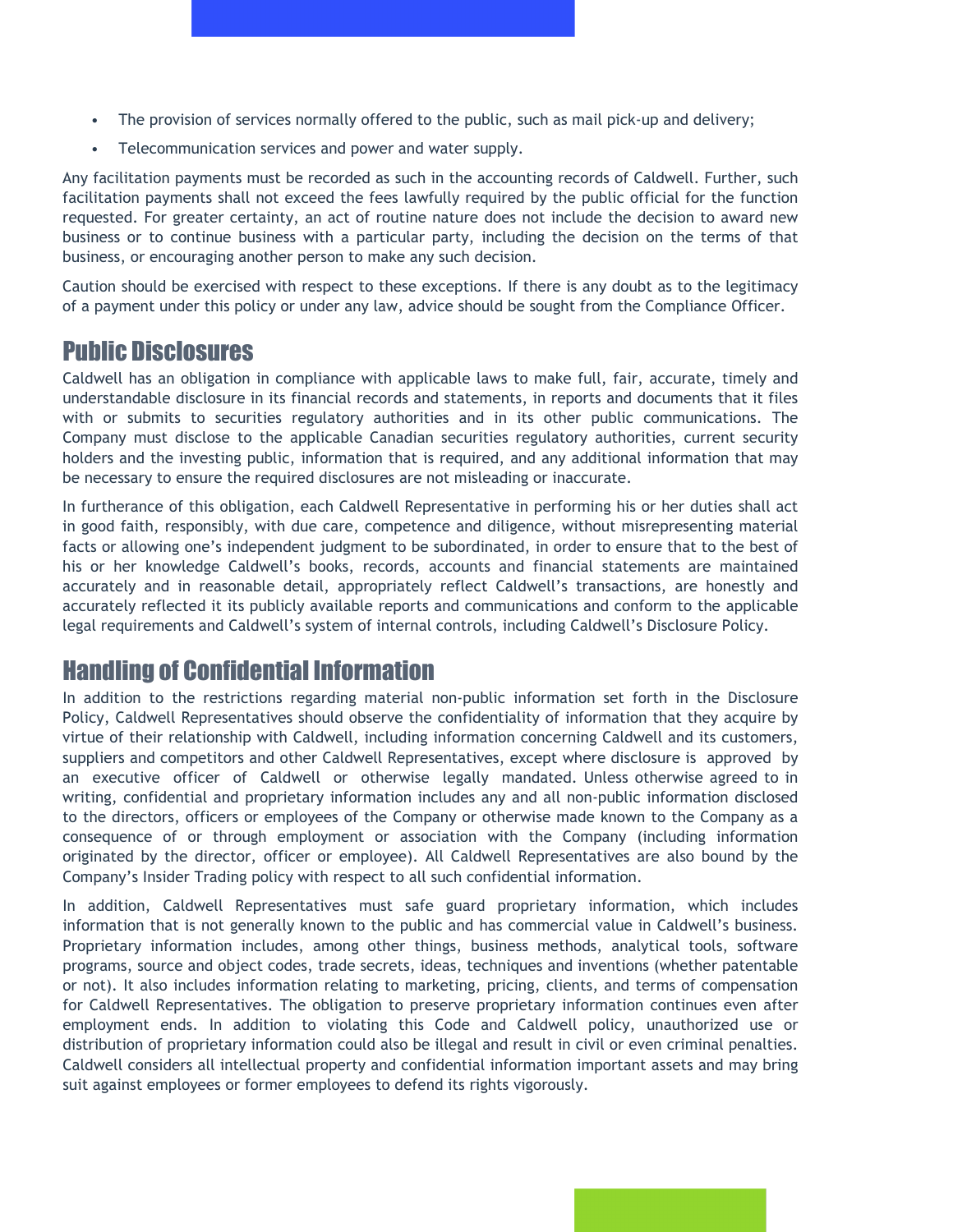### Use of Caldwell Assets

Caldwell assets, including facilities, funds, materials, supplies, time, information, intellectual property, software, corporate opportunities and other assets owned or leased by Caldwell, or that are otherwise in Caldwell's possession, may be used only for legitimate business purposes of Caldwell. Caldwell assets are not to be misappropriated, loaned to others, donated, sold or used for personal use, except for any activities that have been approved in writing by the Chief Executive Officer or the Compliance Officer in advance, or for personal usage that is minor in amount and reasonable. Employees are personally responsible and accountable for the proper expenditure of company funds, including money spent for travel expenses or for business entertainment Caldwell Representatives are to report any theft or suspected theft to the Compliance Officer. No Caldwell Representative should knowingly invoke a program or code that could damage Caldwell's assets. Equipment provided by the Company is to be used for business purposes by officers and employees. Each individual is responsible for the appropriate use of such equipment. Except for limited personal use of the Company's equipment, officers and employees should not expect a right to privacy of their e-mail, Internet or network use. All communication, e-mails or Internet use on Company equipment or networks may be subject to monitoring by the Company for legitimate business purposes.

Members leaving Caldwell must return all company property to Caldwell as soon as employment ends. Obligations such as (i) protecting confidential and proprietary information of the Company and (ii) honouring post-employment obligations contained in employment or other agreements with Caldwell continue even after employment.

### Fair Dealing

Each Caldwell Representative should deal fairly and in good faith with other Caldwell Representatives, security holders, customers, suppliers, regulators, business partners and competitors. No Caldwell Representative may take unfair advantage of anyone through manipulation, concealment, misrepresentation, inappropriate threats, fraud, abuse of confidential information or any other intentional unfair-dealing practice.

### Delegation of Authority

Each Caldwell Representative, and particularly each of Caldwell's executive officers, must exercise reasonable care to ensure that any permitted delegation of authority is reasonable and appropriate in scope, and includes appropriate and continuous monitoring.

### Health and Safety

Caldwell strives to provide each Caldwell Representative with a safe and healthy work environment. Each Caldwell Representative has responsibility for maintaining a safe and healthy workplace for all Caldwell Representatives by following safety and health rules and practices and promptly reporting accidents, injuries and unsafe equipment, practices or conditions. Violence and threatening behaviour will not be tolerated. Caldwell Representatives should report to work in condition to perform their duties, free from the influence of illegal drugs or excessive alcohol. The use of illegal drugs or excessive alcohol in the workplace will not be tolerated. Caldwell representatives are also prohibited from the use or possession of firearms, weapons or explosives on Company property unless authorized by the CEO.

### Discrimination and Harassment

The diversity of Caldwell Representatives is a valued asset. Caldwell is firmly committed to providing equal opportunity in all aspects of employment and will not tolerate any illegal discrimination or harassment of any kind. Examples of conduct that will not be tolerated include derogatory comments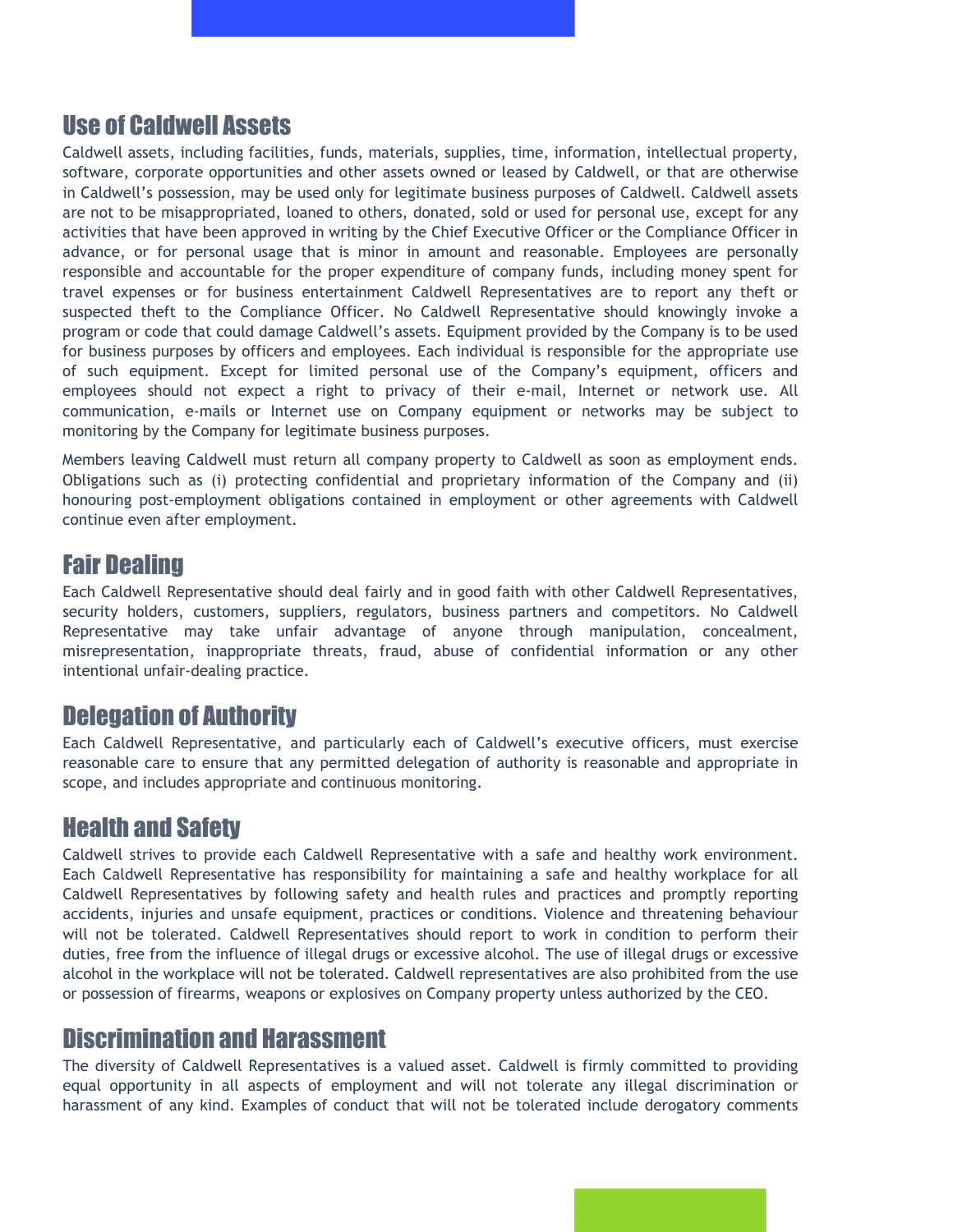based on racial, ethnic or religious characteristics and unwelcome sexual advances or comments. To facilitate respect and contribution among employees, the following policies are implemented:

- 1. To hire, pay and assign work on the basis of qualifications and performance;
- 2. Not to discriminate on the basis of race, religion, ethnicity, national origin, colour, gender, age, sexual orientation, citizenship, citizenship, veteran's status, marital status or disability;
- 3. Prohibit harassment (including sexual, physical, verbal) by others while an employee is on the job; and
- 4. Respect all workers' rights to dignity and personal privacy by not disclosing employee information, including protected health information, unnecessarily.

#### Reporting of Violations Procedure

#### *General Policy Regarding Report of Violations*

Caldwell Representatives who observe, learn of, or, in good faith, suspect a violation of this Code must immediately report the violation pursuant to the procedures for submission of complaints and concerns set out in the Caldwell Whistleblower Policy..

#### **Compliance**

#### *Adherence to Code and Disciplinary Action*

All Caldwell Representatives have a responsibility to understand and follow this Code. In addition, all Caldwell Representatives are expected to perform their work with honesty and integrity in all areas not specifically addressed in this Policy. Caldwell will discipline any Caldwell Representative who violates this Code or related practices. The determination of the appropriate discipline will be made by the Chief Executive Officer in consultation with the Chairman of the Nominating and Corporate Governance Committee or by the Board of Directors. Such discipline may include, among other things, written notice to the Caldwell Representative that Caldwell has determined that there has been a violation, censure by Caldwell, demotion or re-assignment, suspension with or without pay or benefits, or termination of the Caldwell Representative's relationship with Caldwell.

Records of all violations of this Code and the disciplinary action taken will be maintained by the Compliance Officer and will be placed in the Caldwell Representative's personnel file.

Caldwell will notify and cooperate with the police or other governmental authorities regarding acts of Caldwell Representatives involving violations of law. In addition, some violations may result in Caldwell bringing suit against employees or former employees to defend its rights vigourously.

#### *Communications*

Caldwell strongly encourages dialogue among Caldwell Representatives and their supervisors to make everyone aware of situations that give rise to ethical questions and to articulate acceptable ways of handling those situations. The Compliance Officer shall provide a report to the Board at least quarterly on investigations and other significant matters arising under this Code.

#### *Responsibility of Senior Employees*

Officers and other managerial employees are expected to promote honest and ethical conduct, including the ethical handling of actual or apparent conflicts of interest between personal and professional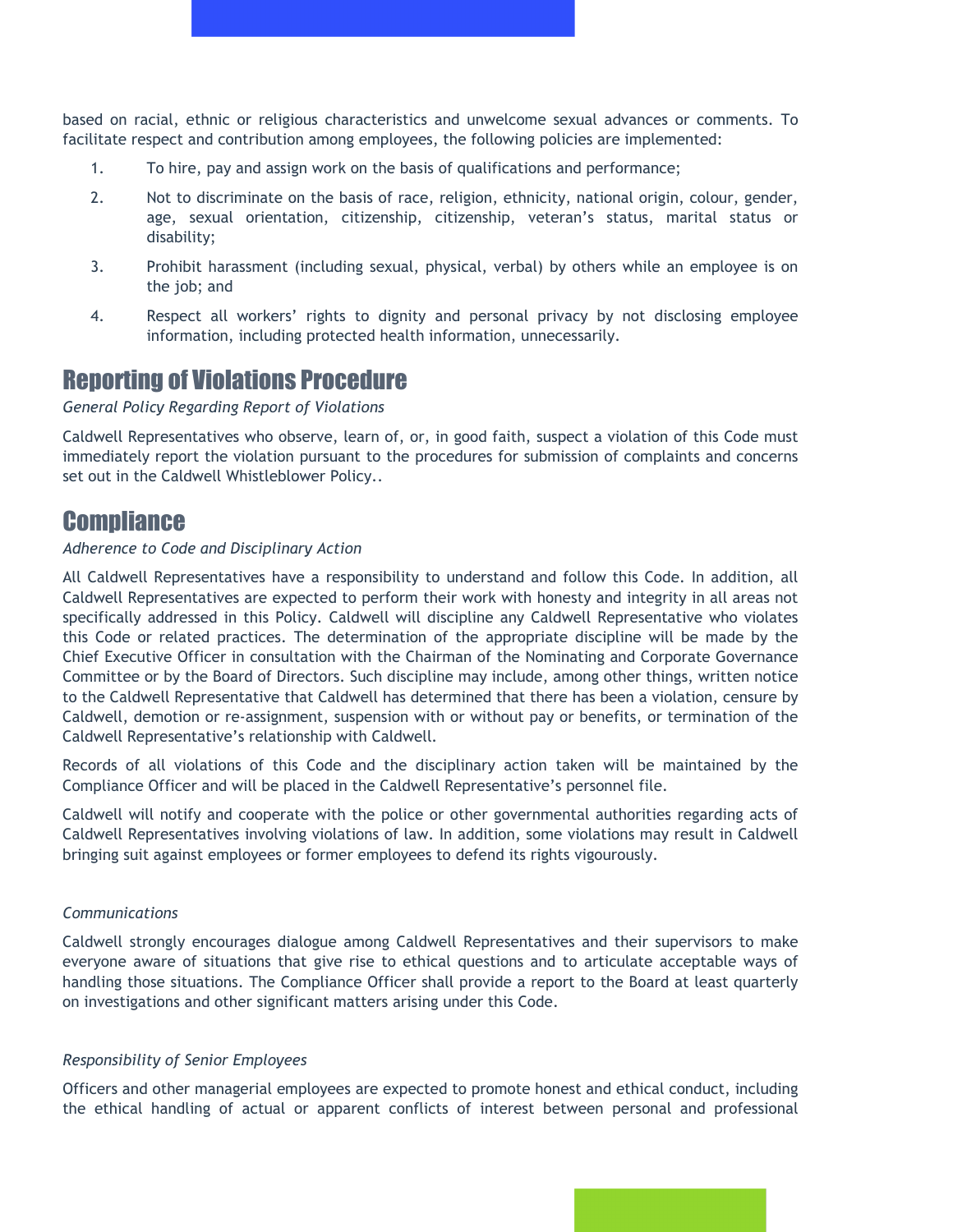relationships.

Managerial employees may be disciplined if they condone misconduct, do not report misconduct, do not take reasonable measures to detect misconduct or do not demonstrate the appropriate leadership to insure compliance.

### Related Caldwell Policies

#### *Whistleblower Policy*

As part of Caldwell's commitment to the highest standards of corporate governance, Caldwell has established procedures for the receipt, retention and handling of complaints and concerns received relating to, among other things, alleged or suspected illegal activity or violations of this Code or a code of conduct of a Caldwell subsidiary. Any such illegal activity or code violation must be reported promptly as set out in Caldwell's Whistleblower Policy.

This Code should be read in conjunction with Caldwell's other related policy documents, including Caldwell's Employee Handbook and Disclosure Policy. This Code supplements any contractual obligation any person may have under the terms of any agreements with Caldwell.

#### Approval and Amendment

This Code was amended and approved by the Board of Directors of The Caldwell Partners International Inc. Caldwell is committed to reviewing and updating its policies and procedures on a continuing basis. This Code may be revised, changed or amended at any time by the Board of Directors and amendment to the Code will be disclosed promptly to Caldwell Representatives.

#### Social Media

Social Media is a powerful marketing and communication tool and a venue for customer service. Caldwell encourages sharing or information and ideas using social media, but it must be done in a responsible manner. Specifically, using sound judgment, adhering to this Code and maintaining confidential and proprietary information. Individuals wishing to participate in Social Media on behalf of Caldwell must be authorized by their manager to do so.